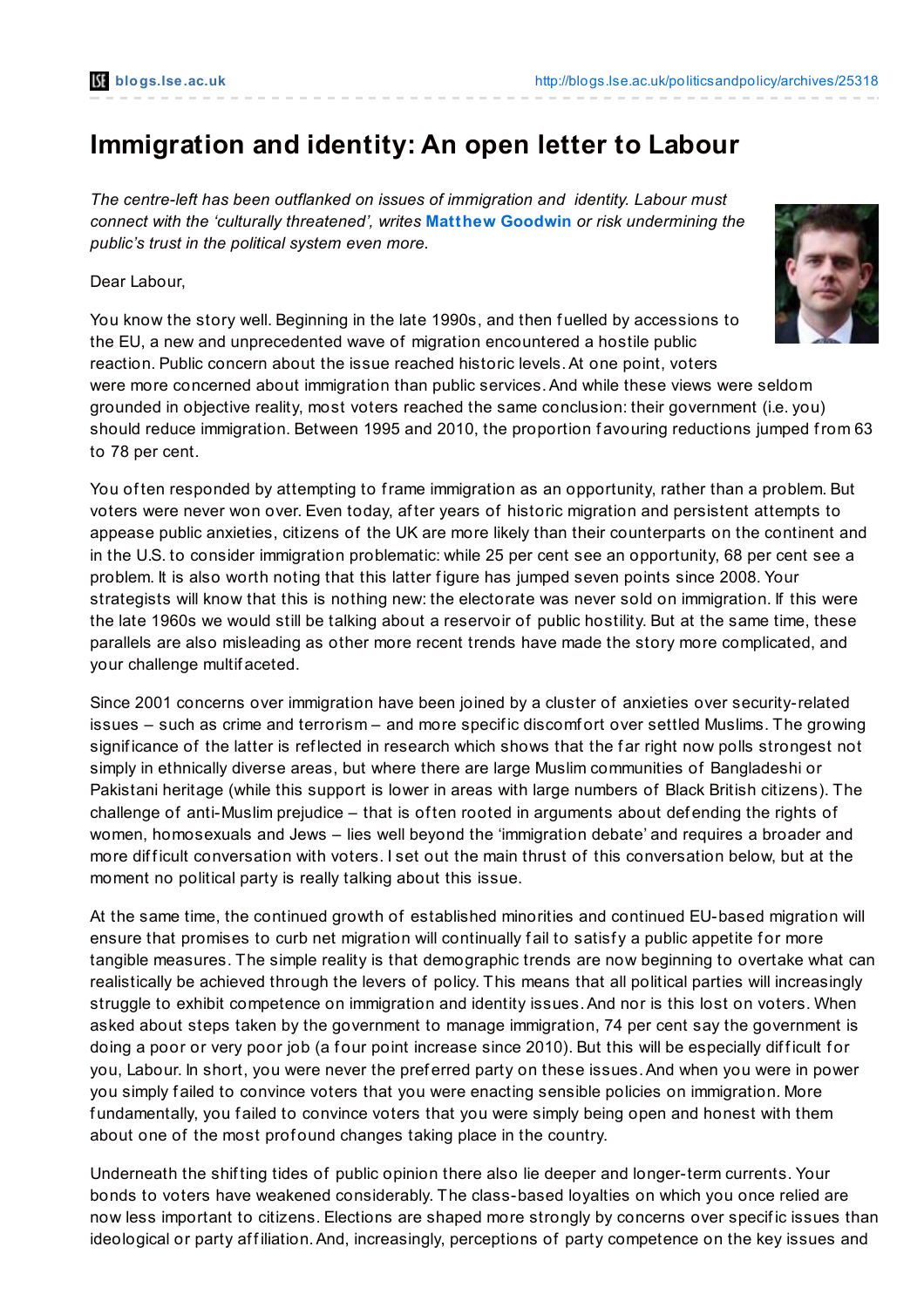the images of leaders are paramount. Like your centre-lef t counterparts on the continent, these deeper forces have cultivated a perfect storm for new and more innovative populist challengers. On immigration and identity the centre-left has been outflanked. The fact that the far right is delivering a more resonant narrative is reflected in the way in which – across Europe – these parties have made their most striking inroads into the traditional core base of the centre-lef t: blue-collar skilled workers.

#### **Charting a Way Forward**

Unless you acknowledge the nature of the challenge then any attempt to make progress in immigration and identity politics will be flawed from the outset. The most important task you face is to connect with the "culturally threatened". You have long argued that – ultimately – anxieties about immigration and identity can be resolved by tackling economic grievances. This was most recently ref lected in your leader's speech on immigration, which was primarily one about its economic impact.A speech about jobs, wages, resources, companies, and economic incentives.

This economic narrative has been reinvigorated by the f inancial crises, with many tracing a xenophobic backlash in Europe to recession and austerity. The fact that the far right was rallying immigration and identity concerns during periods of economic stability and growth is conveniently ignored. Instead you assume that these concerns can be resolved by focusing on economic grievances, whereby you speak to the individual (rather than collective) and the f inancial (rather than cultural) anxieties of voters.

Economic forces are important. No one is saying they are not. In the electoral battleground this is reflected in the fact that  $-$  at the 2010 general election  $-$  the far right polled strongest in seats that had experienced the largest increases in unemployment since 2005. Large numbers of voters also continue to view immigrants as economically threatening: they are a burden on social services, say 63 per cent; they take jobs away from natives, say 58 per cent; and they bring down the wages of native citizens, say 52 per cent. But the key point is this: feelings of economic threat are not at the crux of what is going on. And nor is this opinion.

Decades of research in the social sciences deliver a clear message: it is a perceived sense of threat to the cultural unity of the nation – rather than economic threat – that is the strongest driver of prejudice, and also the desire for more restrictive immigration and asylum policies. To quote just one conclusion of many: 'Britons are clearly worried about the symbolic threats of immigrants – the threat of religions that are perceived to emphasise non-British values and a terminal community other than that of Britain, and the threat to shared customs and way of lif e'. More recent studies paint the same picture: while concerns over immigration are strongest among groups who feel both economically and culturally threatened, it is divisions over culture that are a more important driver – and they are growing.

In fact, UK citizens are now more likely than their continental neighbours to say that immigration is negatively affecting their national culture. Across five European states the average who thought so was 35 per cent. In the UK it was 50 per cent. You have of ten argued that these cultural anxieties are primarily a knee-jerk reaction to more important economic and class-based issues: a legitimate front-stage to more toxic backstage tensions over which group got what resources, and how much. I contend that this goes the other way: arguments about jobs and housing are more acceptable to voters than deeper concerns about whether minorities share the same values, norms and ways of lif e.Across Europe, the far right has been so devastatingly effective not because it has pitched to concerns about resources but because it has spoken to fears about a loss of cultural unity, national identity and ways of life. These concerns are not rooted in individual experience: they are concerned mainly with the impact of diversity on the wider national community. The challenge, then, is to speak to the culturally threatened, and think far more innovatively about how to speak to their value-based rather than resource-based concerns. Beginning to open up this conversation is paramount. Talking about economics is merely scratching the surf ace.

### **Final Words**

One response to all of this is that – ultimately – immigration and identity concerns do not really matter. These anxieties have never swayed elections, and citizens who are most concerned about these issues lack the numerical signif icance to warrant more than token gestures. But this is a dangerously naïve view, not least because it ignores evidence about the longer-term impact of these issues: namely that when